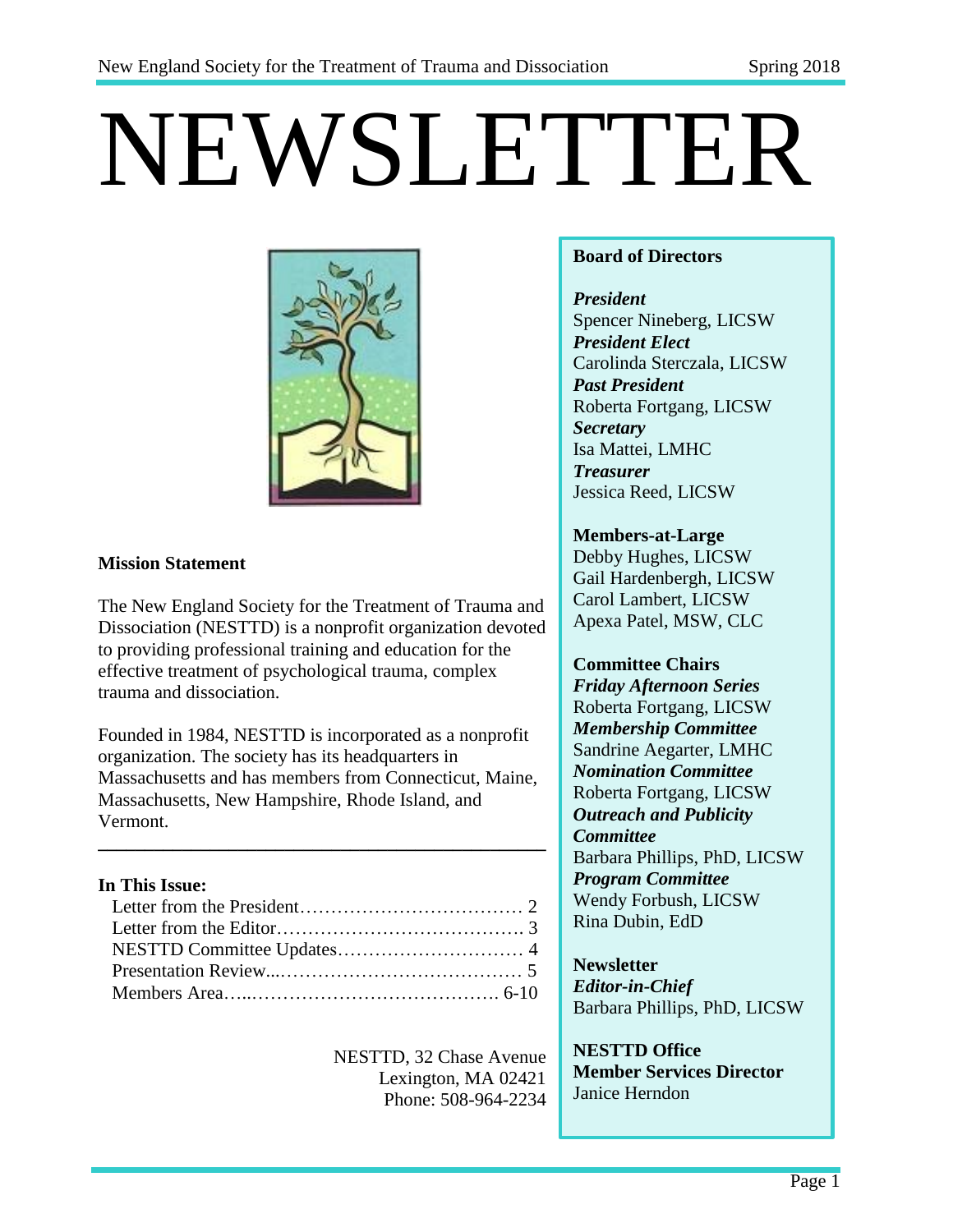# **Letter from the President**

Spencer Nineberg, LICSW



This is my last letter as President. It amazes me that 2 years have gone already. On July 1, Carolinda Sterczala will take over as President and I will move on to other NESTTD jobs. One of the main things I have learned is how important the mission of NESTTD continues to be. Although trauma is now taught in many graduate schools, unlike the era in which NESTTD was founded,

the treatment of the dissociative disorders is still under-taught. And there continues to be a need for ongoing education and training about trauma. I am really proud that we produce programs that continue to be top quality, fascinating and practical.

Many thanks to the hardworking crew who perform this feat again and again. We now put on 7 programs a year, 3 more than when I joined. In addition to the Fundamentals program, which gets better every year, we now have the new and very well-received Friday Afternoon Series, which meets twice a year and features local speakers on topics that we expect to draw a somewhat smaller crowd than our Saturday presentations.

I want to give a special thanks to Isa Mattei who is leaving the board in June and to Roger Abdell, who left recently. We will miss your good humor, your willingness to pitch in, and your creative contributions in our meetings. And another goodbye to Wendy Forbush after 11 years as Program Co-Chair extraordinaire. There is so much to say about her that I have written a separate piece about her in the column to the right.

I want also to thank Janice Herndon, who rescued us after our new Member Services Director resigned after 6 months. She is amazingly organized, competent and good-natured, and we are so lucky to have her as our Member Services Director.

And finally I want to thank Roberta Fortgang who, as past president, was my guide and supporter all through my tenure, most especially at the beginning. She is wise, generous and kind, and I am so grateful. I am hoping that we can continue to have dinner at Full Moon on the occasional Tuesday.

Warmest regards, Spencer Nineberg

#### *Wendy Forbush*

On June 30th, 2018 Wendy Forbush will step down from her role as co-chair, with Rina Dubin, of the Program Committee, and she will be sorely missed even though she will continue to help with registration and CE's. She has been co-chair of Program for almost 11 years. In that time NESTTD, led by her committee, has produced meeting after meeting of top quality, cutting-edge programs.

It all began in the late 1990's. Wendy knew quite a lot about trauma and dissociation but didn't quite get DID. She was working in a new agency in New Bedford at the time and she inherited a so-called "problem patient," someone no one had been able to help. Before long she realized that this person had DID. As she began to educate herself about DID she eventually discovered a total of 8 clients in her agency's caseload that had DID. She was driven to learn all she could about it. She started going to the ISSTD annual conferences in 1997. There she met a number of people from NESTTD, which she joined in 2002. Wendy says that she had felt "saved" by ISSTD and NESTTD and, motivated by a desire to give back, she joined the Program Committee and became co-chair in the fall of 2007. Wendy was instrumental in developing the Fundamentals event that NESTTD holds every year to teach the basics about recognizing and treating trauma and dissociation. At Fundamentals Wendy has been teaching a popular workshop called "Recognizing and Assessing Dissociative Phenomena in Your Office." Talk about "giving back"!

On the board Wendy has been an historian and organizer, especially during this slightly chaotic year where we unexpectedly lost our Member Services Director. She is a detail person and likes things to be spelled out clearly, an attribute of hers I have come to admire and rely on. She usually knows what to do when there is some glitch. And she seems cheerful even when she has every reason not to be. We will really miss her. Thank goodness she is not disappearing completely. In addition to her Program committee hat Wendy also handles CE's and the "back table" at registration and so we will still see her.

Wendy, deep gratitude for all you have given to NESTTD.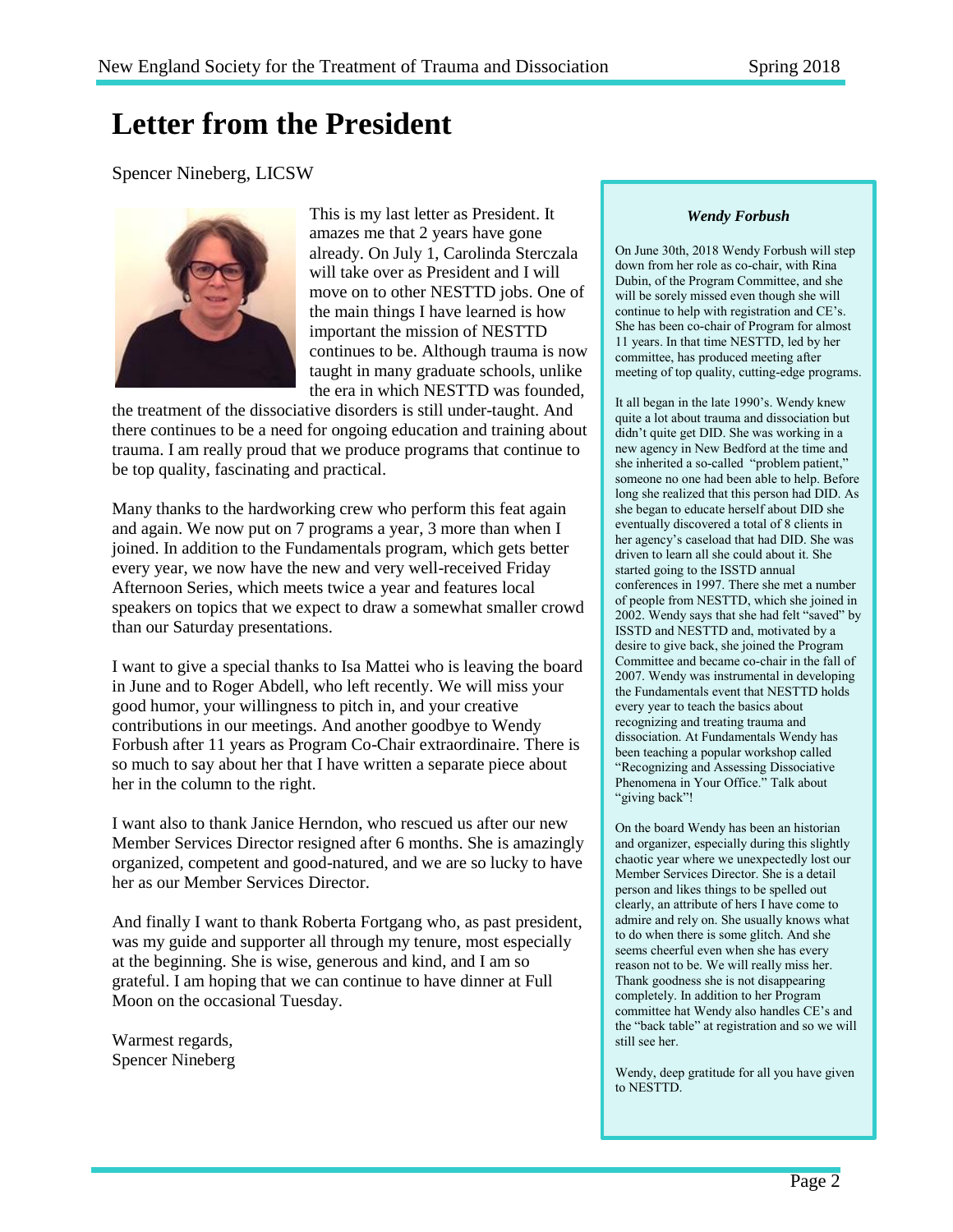# **Editor's Corner**

### Barbara Phillips, PhD, LICSW

"Not so long ago, if someone called me a racist, I would have kicked and screamed in protest, 'But I'm a good person!' I would have insisted, 'I don't see color! I don't have a racist bone in my body!' I would have felt insulted and misunderstood and stomped off to lick my wounds. That's because I thought being a racist meant not liking people of color or being a name-calling bigot." (Debby Irving, *Waking Up White*)

A good number of we White therapists share similar feelings of race-related confusion and anxiety. While we care deeply for our clients and our colleagues, and uphold the ethical mandates of our professions assiduously, we may also have parts intent on defending us against appearing ignorant or racist. Unknowingly, this may perpetuate a profound silence. Along with Debby Irving, I believe most White people would take a stand against racism if only we knew how or if we imagined a role that we might have. At this point, the only thing needed for racism to continue is for good people to do nothing. As I reflect on the predominance of a mono-racial presence in NESTTD, I am ready to contribute what I can of my own experience so that others might share in this meaningful adventure of personal and political growth. In the late '80's, I immersed myself in Deaf culture and American Sign Language because a Deaf client chose me as her therapist. Admittedly, I felt more than a bit threatened as I waded out beyond my cultural and language depths. But I was eager to learn about the Deaf world and so dove head on. To my surprise, what emerged was a deeper knowing of myself.

I believe that by grappling with the ways that racism has affected all of us, we can make a measurable impact not only on the lives of people of color, but on our own lives, as well. We can do this! But as the most studied minds on this topic have repeatedly said, we have to start with ourselves.

### Don't know where to begin?

See www.debbyirving.com/21-day-challenge/ For **21 days**, do one action to further your understanding of power, privilege, oppression, and equity.

"When we walk to the edge of all the light we have and take a step into the darkness of the unknown, we must believe that

### one of two things will happen. There will be something solid for us to stand on or we will be taught to fly." (Patrick Overton, *The Leaning Tree*)

### **UPCOMING EVENTS!**

*Save the following dates for our upcoming events! Additional details will be posted on the website as information becomes available.*

**\*Nancy Napier, MSW, LMFT: Unblocking What's Stuck: Using Somatic Experiencing® and Body-Based Parts to Support Trauma Resolution 20 Oct 2018** • 9:00 AM

**[\\*Nancy Napier, MSW, LMFT:](http://www.nesttd-online.org/event-2630813)  [Intensive Program](http://www.nesttd-online.org/event-2630813)  20 Oct 2018** • 1:15 PM

**\*Friday Afternoon Series 9 Nov 2018** • 1:00 PM

**\*Diane Poole Heller, PhD: All-day Program 1 Dec 2018** • 9:00 AM

**\*Gary Bailey, MSW: Half-day Program 9 Feb 2019** • 9:00 AM

**\*Gary Bailey, MSW: Intensive Program 9 Feb 2019** • 1:15 PM

**\*Bethany Brand, PhD: Half-day Program 6 Apr 2019** • 9:00 AM

**\*Bethany Brand, PhD: Intensive Program 6 Apr 2019** • 1:15 PM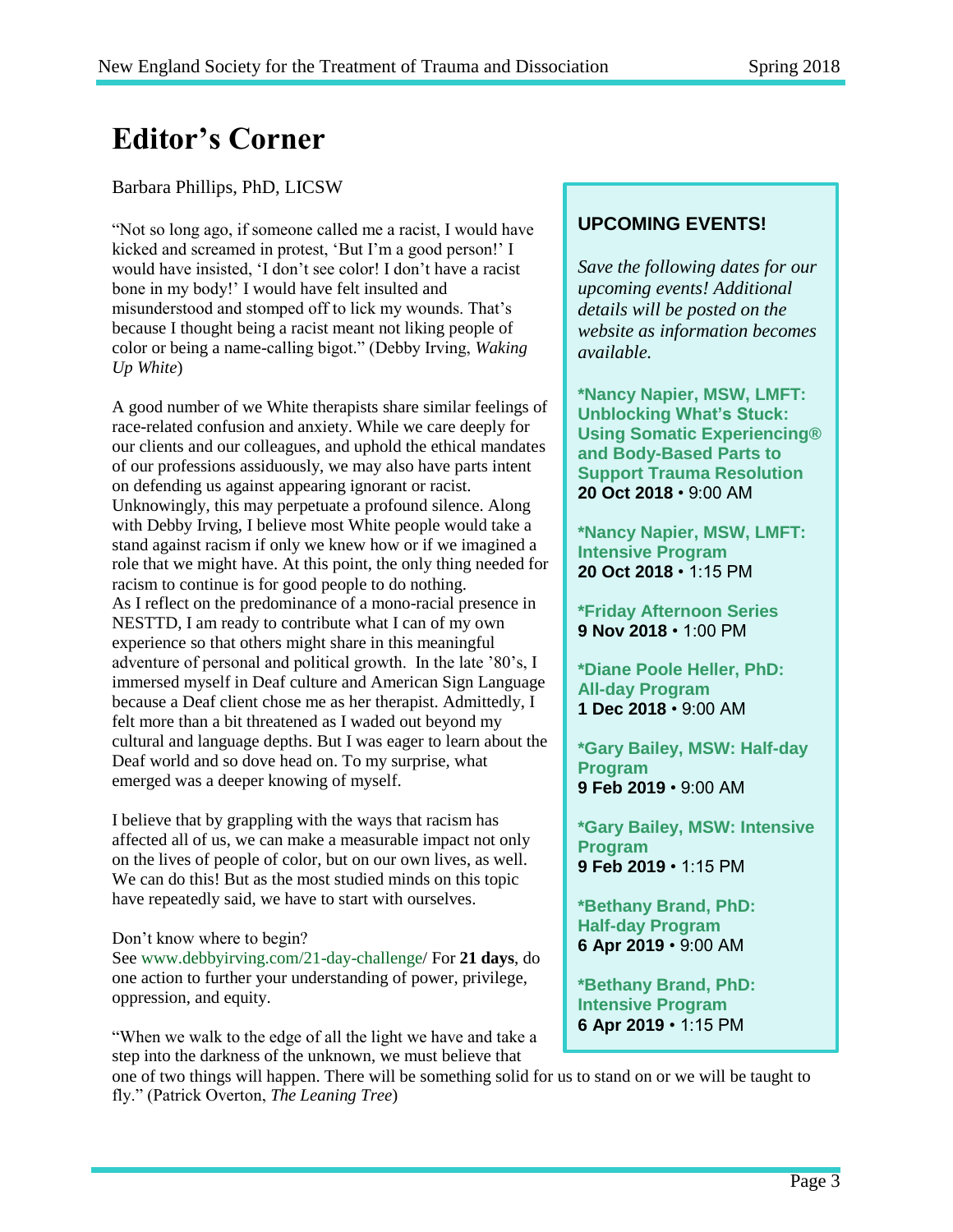# **Committee Updates**

# **Nomination Committee**

The Nomination Committee would like to extend our appreciation to all members who voted in our last election at Dolores Mosquera's presentation in April. We're very pleased that you re-elected two outstanding Board members: Jessica Reed, LICSW, our Treasurer, and Deborah Hughes, LICSW, one of our Members-At-Large. You also endorsed our newest nominee, Sandrine Aegerter, MS, LMHC, for Member-At-Large. All three bring a great deal of energy and commitment to our board, and we're very fortunate to have them.

*Roberta Fortgang, LICSW Chair, Nomination Committee*

## **Outreach and Publicity Committee**

Dear Members,

This past fall, I had the pleasure of experiencing the continuously welcoming atmosphere facilitated by Mark Nickerson, organizer and host of a 3-day training/presentation by Dolores Mosquera in Natick, MA. As Chairperson of OP (Outreach and Publicity Committee), this experience has since inspired me to address an essential element of the mission of OP.

Drawing on this "reMARKable" experience, I have developed a continual and persistent awareness of Outreach and Publicity as going beyond the written word, the visual appeal of a flyer, or the invitational quality of an informational email. To this end, we at OP are

committed to increasing the presence of diversity at NESTTD, as well as to increasing a warm interactive presence for NESTTD newcomers at our various presentations.

*Barbara Phillips, PhD. LICSW Chair, Outreach and Publicity Committee*

## **Friday Afternoon Series Committee**

*NESTTD Friday Afternoon Series workshops are designed for smaller audiences than attend our Saturday presentations, and may include interactive opportunities for experiential exercises as well as videos of clinical sessions and demonstrations of specific skills.*

Our new Friday Afternoon Series Committee was very pleased at the response to the second program in our series, which was presented on April 27th. The program (Three Therapeutic Models: Concepts and Demonstrations of Working with Traumatic Experiences: EMDR, IFS, AEDP) was very well received and the speakers were illuminating and inspiring. Our next program is scheduled for November 9th – details to follow. If you haven't already joined us for this series, we hope you will consider taking this next opportunity to do so.

*Roberta Fortgang, LICSW Committee Chair, Past President*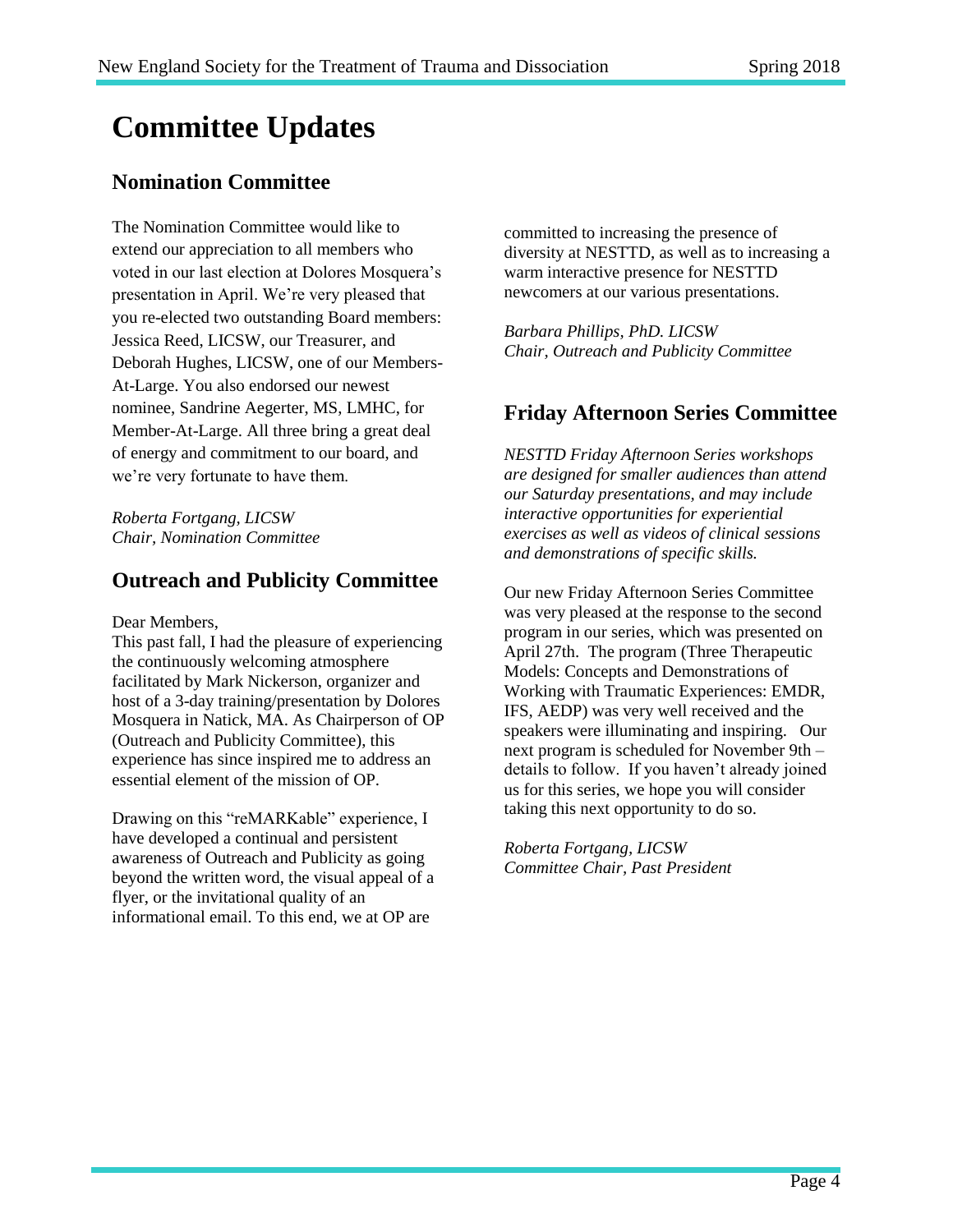# **NESTTD Presentation Review: Dolores Mosquera**

## **Barbara Phillips, PhD, LICSW**

*Editor*

We, at NESTTD, are extremely fortunate to have had the opportunity to experience the 2-day Presentation given by Dolores Mosquera in April. Dolores, who came to us from Spain, teaches and lectures internationally. She is also a published writer several times over. Extremely knowledgeable on the subject matter of the application of EMDR across diagnostic categories, the combination of her multifaceted teaching style, as reported by members in attendance, together with her relational approach, made for effortless learning.

In addition to presenting material by means of lecture, Dolores is also extremely generous in sharing her clinical work by means of numerous video segments that illustrate salient points, by visual, auditory, and intellectual means. Dolores's teaching style does not end there. Instead, she episodically weaves in discretionary admissions of feeling stumped or her own clinical errors of pacing, responses, and/or utterances, as therapist. We laugh with her. We resonate with her. In turn, we grant ourselves permission to be clinically vulnerable. We forgive ourselves for the errors made and bask in the non-hierarchical container that she has facilitated towards our learning.

 In the Saturday program, Dolores addressed some of the difficulties in the application of EMDR standard protocol across diagnostic categories, owing in part, but not limited to, memory networks that may be stored in different parts of the personality and not accessible in the 1<sup>st</sup> phase of EMDR; and varying degrees of client unawareness/inaccessibility of missing pieces of experience that may in turn eclipse trust in the therapist relationship. On numerous occasions, Dolores emphasized: nonrealization



of trauma is a crucial aspect of severe traumatization. Therefore, it is imperative to both pace and adapt the clinical process to a client's timing.

*Dolores Mosquera*

Going forward, Dolores endorsed, explained,

and demonstrated by means of annotated videotaped sessions, the use of an imagined Safe Space with a variety of clients: "A new space where you can take care of your entire mind, body, and spirit." Working towards aspects of time orientation was also addressed as crucial by means of Presentification: separation of the past, the present, and the future – aka "That was then, this is now;" and Personification: separation of inside and outside worlds –aka "It happened to me."

In the Sunday presentation, among the topics addressed and expanded is the following "thumbnail" account: Understanding the Language of Dissociation; Working with the Internal System of parts; Understanding the Internal Conflict in adults with dissociative disorders – How to Begin the Work; The Phobia of Traumatic Memories; and Grounding Techniques towards expanding the Window of Tolerance for positive affect and the capacity to stay present.

Feedback evaluations from members and attendees were exemplary in their response to the material conveyed in Dolores's presentation, as well as to her teaching style.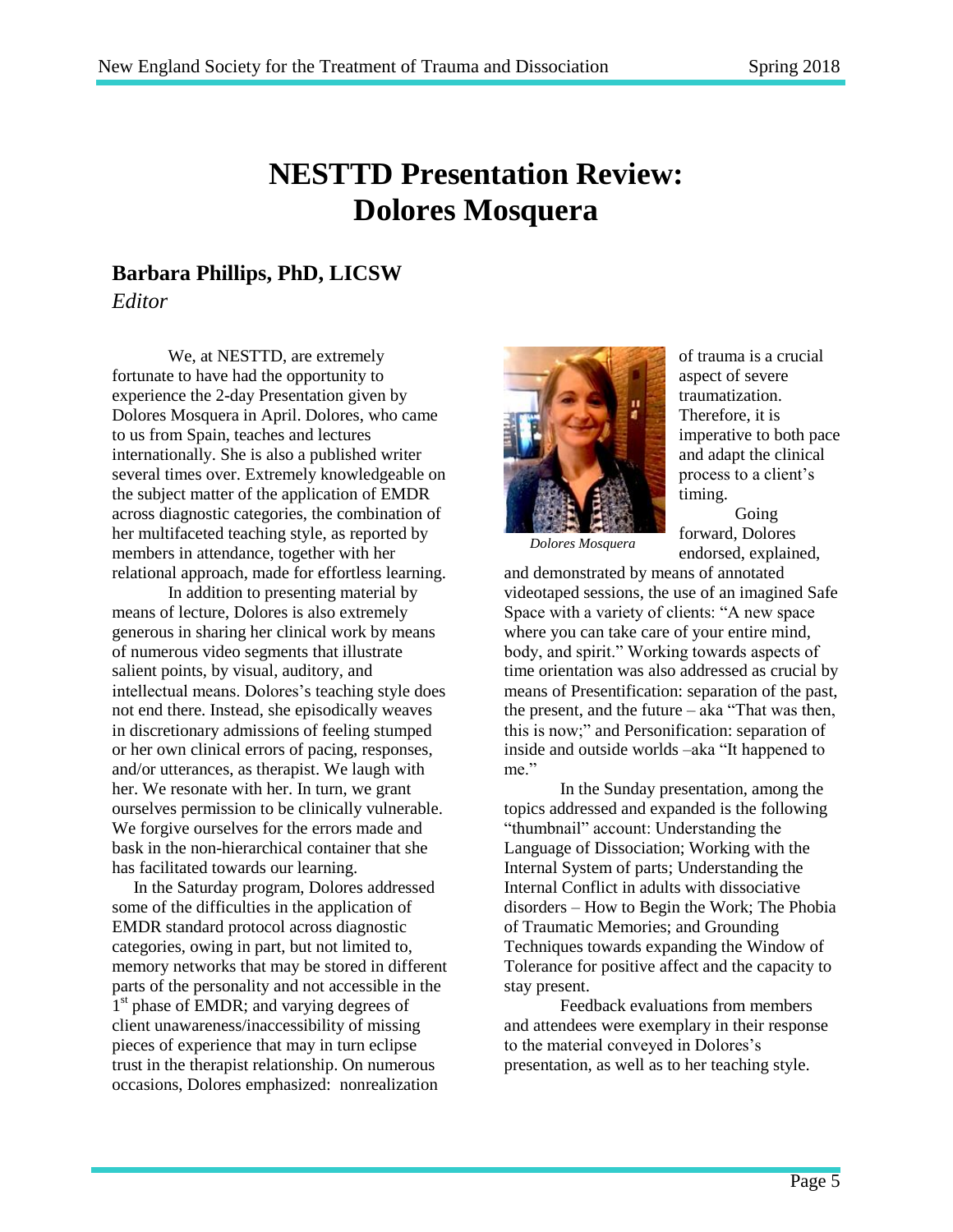# **Members Area**

*Member Spotlight* By Gail Hardenbergh, LICSW NESTTD Member-at-Large

**Amanda Curtin, LICSW** runs long-term experiential groups for Trauma Survivors in Cambridge. She has been a NESTTD member for a few years. "I didn't know about NESTTD until a few years ago. It helps so much with the isolation. I'm so glad I found it. The trainings are wonderful."

### **Marianne Mostowitz, LMHC, ATR**

practices Art therapy and EMDR. She is a clinician at Eliot Community Human Services in Everett. "I have been coming to trainings for several years and I am just about to join NESTTD. I am looking forward to participating more in the community."

**Greta Schnee, LMHC** works with complex trauma in private practice in Arlington. "NESTTD draws the best and brightest in the field. They offer topics that are the pulse of what's important. Trainings are very reinforcing. And I enjoy the connections I make at the trainings."



*Ellen McCarthy, Greta Schnee, Vita Golub, Jessica Reed, Sandrine Aegarter*

**Cathleen Grant, LICSW** is in private practice in the Back Bay and in Raynham and works with Complex trauma, DID and substance abuse. "I love NESTTD. It nourishes me and my work. There are wonderful presenters. It's good to be with my tribe!"

**Jennie Knott, LICSW** works at Mass Art in Boston and the Psych Garden in Belmont with complex trauma. "After grad school I was relieved to learn NESTTD existed. Presenters are very high quality. There is a balance of academic competence coupled with therapeutic expertise and compassion. Topics are so important and relevant to working with complex trauma. These can be tough subjects – some seem to be taboo anywhere else."



*Susan Liebowitz & Sandrine Aegarter*

*Albert Cagganello Peggy Wirth &* 

*Eileen Reich*

*Jessica Hamman & Regina McCaffrey*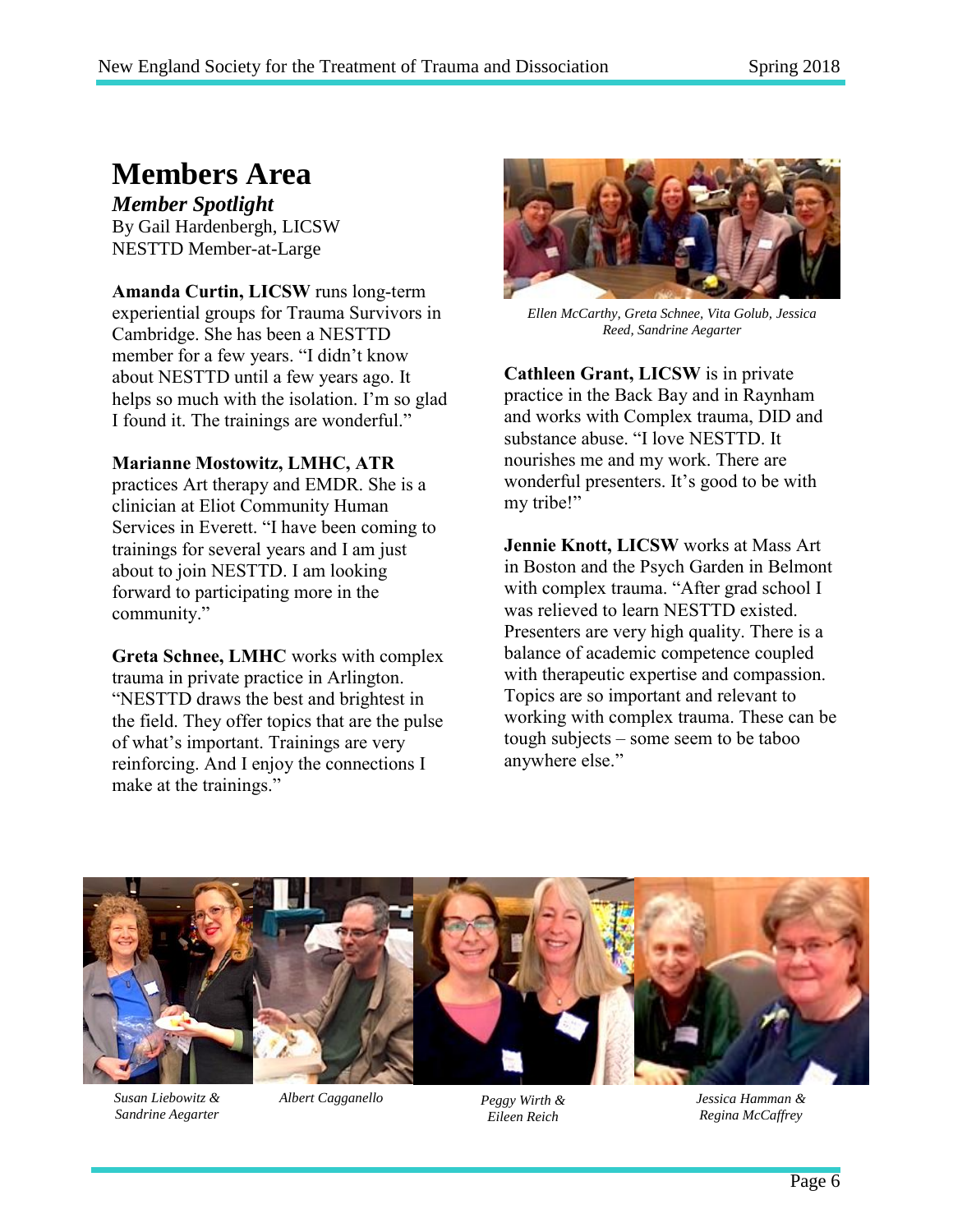# **Why a Trauma Therapist Recommends Chessy Prout's** *I Have the Right To: A High School Survivor's Story of Sexual Assault, Justice and Hope*

### **Peter Pruyn, LMHC** *NESTTD Member*

As a psychotherapist who works with trauma survivors, I was deeply moved by Chessy Prout's recent memoir, *I Have the Right To: A High School Survivor's Story of Sexual Assault, Justice and Hope.* Written with *Boston Globe* reporter Jenn Abelson, *I Have the Right To* chronicles Chessy's journey from being sexually assaulted as a 15-year-old freshman at St. Paul's boarding school in Concord, New Hampshire, through her recovery and present-day advocacy. Throughout the book, Chessy's relentless honesty provides the rest of us with a gift: intimate insight into the world of trauma and the arc of trauma recovery. Because her recovery is ultimately so successful, her narrative is a rich source for our clients to learn about many elements of trauma recovery, as well as a source of inspiration for clients and therapists, alike. Here I will summarize just a few of the features of trauma recovery that Chessy's honesty allows us to witness, including: secure attachment,



counseling and psychotherapy, supports, shame, dissociation, emotional regulation, and posttraumatic growth.

### **Secure Attachment**

A critical element of healthy human development is a safe and reliable relationship between caregiver and child. This results in what is called secure attachment. Secure attachment provides two things. First, as the name implies, it gives the child a sense of safety in the world by the parent acting as a refuge to which the child can always return. In this way, the parent becomes a trusted "base of operations" from which to explore the world. Second, the parent models healthy emotional regulation, thereby teaching the child to develop an independent capacity to regulate their emotions. Secure childhood attachment is a key factor in how resilient we become later in life.

It is clear that one of Chessy's many assets in her journey is secure attachment with her parents, Susan and Alex Prout. Two days after her assault, Chessy had not yet told her parents.

As she sat alone on the floor of a dorm room at midnight debating whether to call her mother and tell her, the thought that gets Chessy to actually make the call is "Mom always made things better." Months later, just before entering the courtroom on the first day of her assailant's trial, Alex says to Chessy, "Listen, Chessy, anytime you need me, I am right here. I am sitting ten feet away from you. You can keep your eyes on me." Chessy then writes "Dad was my hero."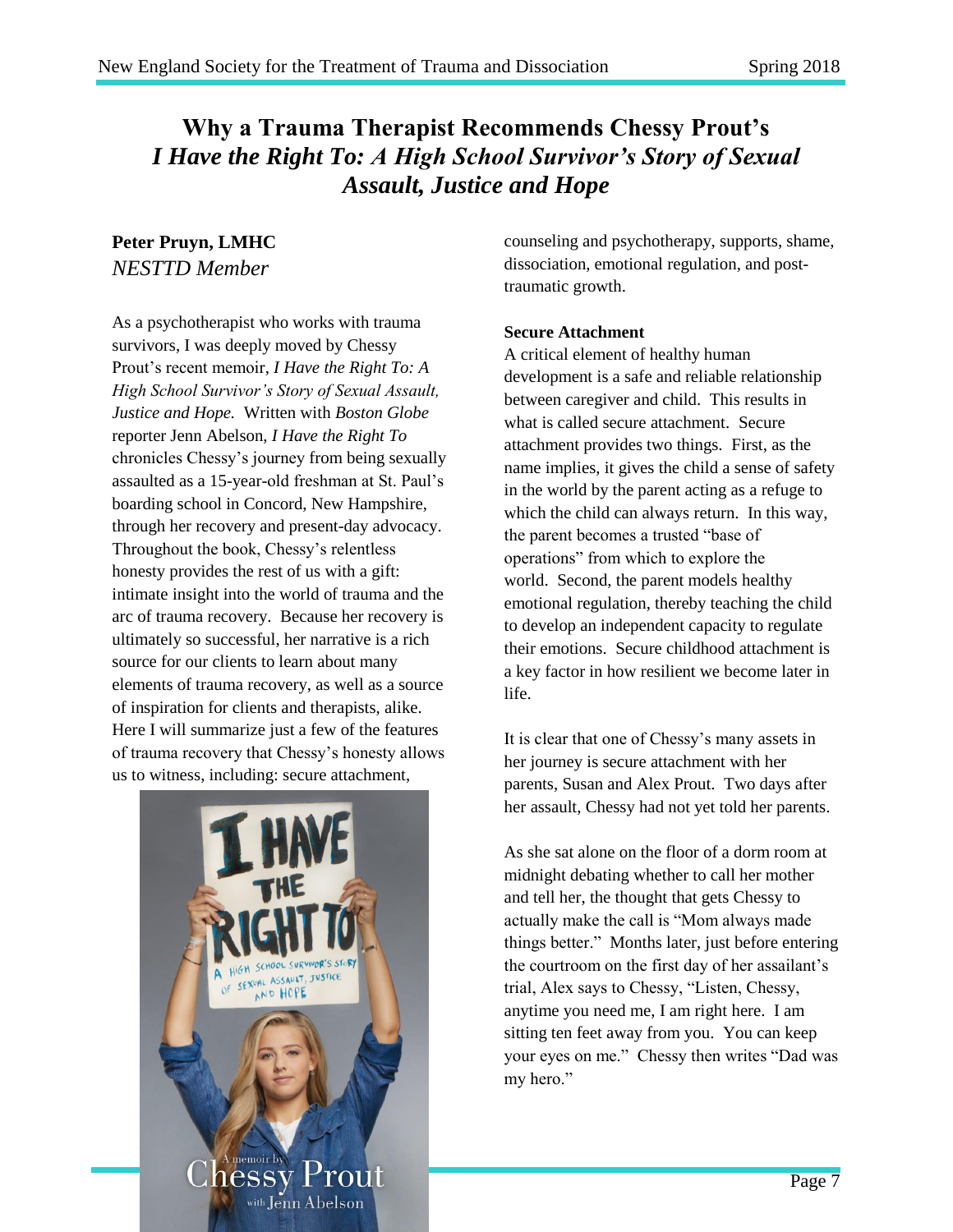Such secure attachment at home later enables Chessy to form additional supportive attachments with others along the way, including therapists.

#### **Counseling and Psychotherapy**

A key feature of Chessy's successful recovery was that she and her family had a preexisting relationship with the school counselor. As a result, Susan knew who to call after Chessy told her about the rape, and Chessy knew who to go to for support. Her counselor provided a crucial nonjudgmental oasis within an institution that was about to become abusive, itself. Chessy also gained specific tools for self-soothing and psycho-education about trauma.

After leaving school for the summer, Chessy then engaged with a psychotherapist near her home on a longer-term basis. This engagement eventually provided a forum for the family to discuss difficult ongoing choices, such as the gut-wrenching decision of whether Chessy should return to the school in the fall. By advocating for Chessy's autonomy in this choice, this therapist planted seeds for Chessy's ongoing sense of empowerment.

### **Supports**

Time and time again, Chessy emphasizes how the ongoing support of her family saved her life during her recovery. The first family member she told about her assault was her older sister, Lucy, who was graduating from St. Paul's that same week. After Chessy told her, Lucy's first words were, *"It's not your fault."* 

Throughout her ordeal, Chessy reports how critical hearing those words were to her, both in that moment as well as over the next two years. Similarly, when Chessy tells her mother about the assault on the phone the next day, Susan's first words are, "It's going to be O.K. Are you safe right now?"

Tragically, such supportive initial responses from loved-ones are atypical. Victims often delay telling loved-ones out of shame—if they tell them at all. It is far more common for family members to respond with "Why didn't you tell me?!?" or victim-blaming, such as, "Why did you go out with him?!" Sadly, these only result in heightening the victim's shame. Over time Chessy's support network gradually extends well beyond her family, connecting her with other survivors and advocacy organizations, some of whom she is working with as an advocate today. No one survives alone.

### **Shame**

Shame is central to the sexual abuse survivor experience. Meanwhile, shame is so powerful that most of us are ashamed ... to even talk about shame! As a result, the shame persists. I define shame, and it's close-cousin, guilt, for my clients in the following way. Guilt is the emotion we feel when we know we've done something wrong. Shame is the emotion we feel when *other people* know we've done something wrong. It includes the fear of being found out and cast out by others. It is the opposite of a sense of belonging and acceptance. Lucy and Susan's initial responses to Chessy laid the foundation for the sense of belonging and acceptance that her family provided throughout. This served as a potent antidote to the subsequent deliberate shaming by the school and her classmates. One could frame Chessy's journey over the next two years as successfully shedding that shame.

### **Dissociation**

A little-known aspect of trauma is the capacity for our brains to make us "check-out" during moments of trauma. This hardwired response allows us to survive the pain. If being fully aware of our five senses and what is happening to us is being fully associated with reality, the opposite is being dissociated. Sadly,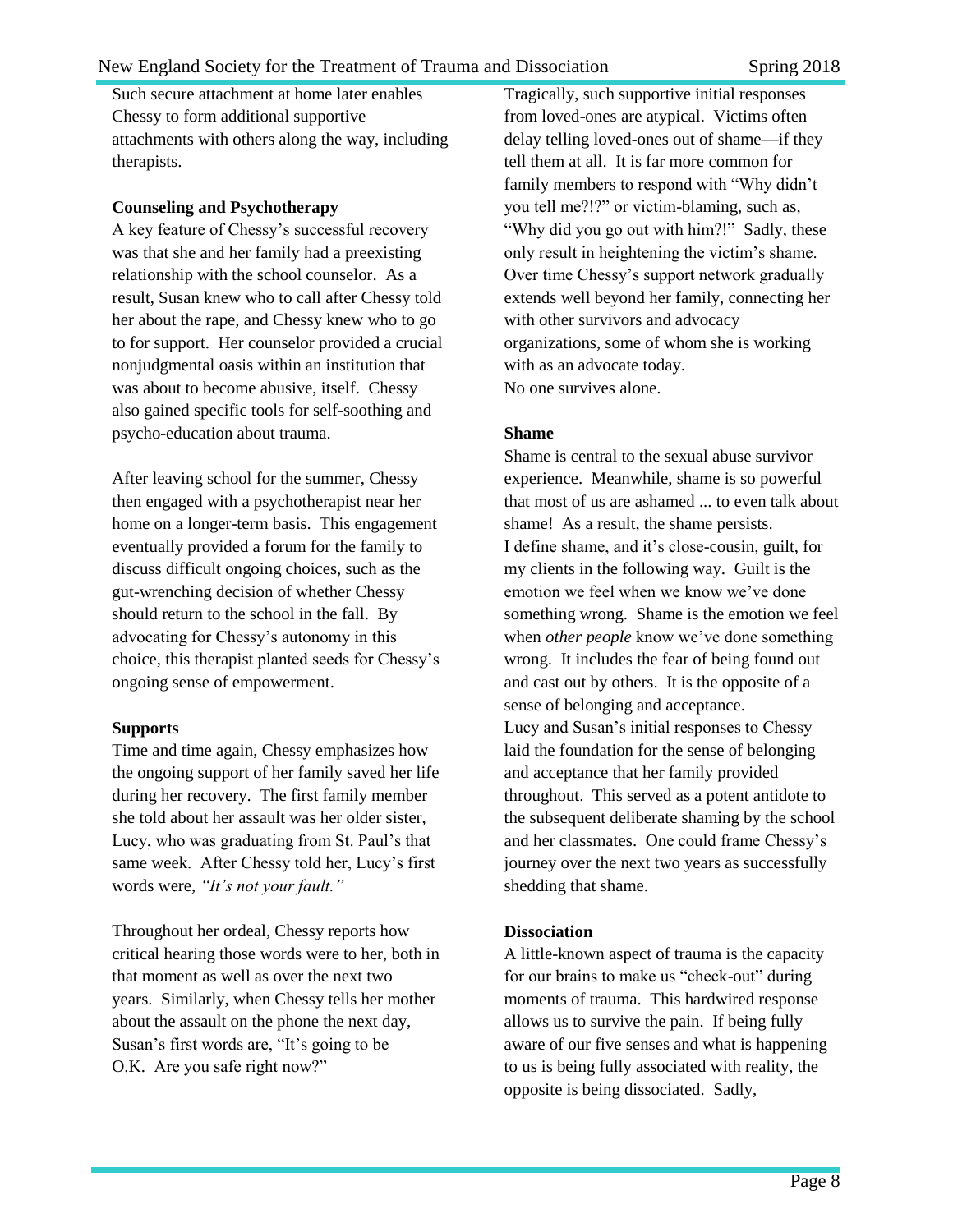dissociation is frequently overlooked and misunderstood by even members of the mental health profession. Chessy does an enormous service by offering an intimate description of her experience of dissociation in terms that anyone can understand.

During the assault, she writes that she repeatedly tried to resist verbally, "but the pipeline that delivered words to my mouth was gone.... I felt paralyzed…. I…felt myself float above my body.... I was lifeless.... I couldn't feel my body anymore." Such muteness, freezing and numbness during trauma has *nothing to do* with lack of courage, will, or vocabulary. It is a result of the brain switching into survival mode. This includes the area of prefrontal cortex that is responsible for speech processing going off-line.

Such basic brain science can help survivors feel less guilt and shame over their response during an assault.

#### **Emotional Regulation**

It's normal to have a complicated relationship with our feelings. But in the end, feelings are nothing more than feedback, messages in a bottle that offer guidance about our needs and choices—if we're willing to listen to them. Meanwhile feelings are a lot like the weather: sometimes they're sunny, sometimes they're cloudy, but they never last forever. Healthy families foster healthy emotional regulation by modeling the appropriate expression and processing of feelings. This is facilitated by what is called emotional attunement between family members, that is, the experience of "feeling felt" by others on an ongoing basis.

Before reading Chessy's book, I had various clinical ways of describing a healthy family. After reading the book, here is how I

would describe a healthy family. Each phrase is derived from a scene in the book. A healthy family is a family where: when someone is afraid, they say so, and someone is there to hold their hand; when someone is sad, they cry, and someone is there to hug them; when someone is angry, they vent, and someone is there to hear them; when someone needs solitude, they say so, and others give them space; and when someone is joyful, they celebrate, and someone is there to cheer them on.

#### **Post-Traumatic Growth**

Post-traumatic growth describes the personal growth that occurs—sometimes with startling speed—once someone has recovered from trauma. At first this term may sound like an oxymoron. How can trauma cause growth? Such growth occurs because healing from trauma releases the survivor from the shackles of shame and the avoidance of the people, places, and things that used to be triggering. Once liberated from these, the world becomes their oyster once again. I can't think of a more compelling example of post-traumatic growth than Chessy Prout. Her inspiring journey from victim to survivor to thriver and impassioned advocate contains all the elements of successful trauma recovery.

### **In Vulnerability, Strength**

These are only a fraction of the lessons *I Have the Right To* offers. In addition to Chessy's narrative, the book ends with a heartfelt open letter by Susan and Alex to other parents, including an ample list of resources. Trauma pioneer Judith Herman characterized the essence of trauma as the experience of disempowerment and disconnection. Trauma recovery, therefore, is a process of cultivating empowerment through a sense of connection. This is the essence of Chessy's journey.